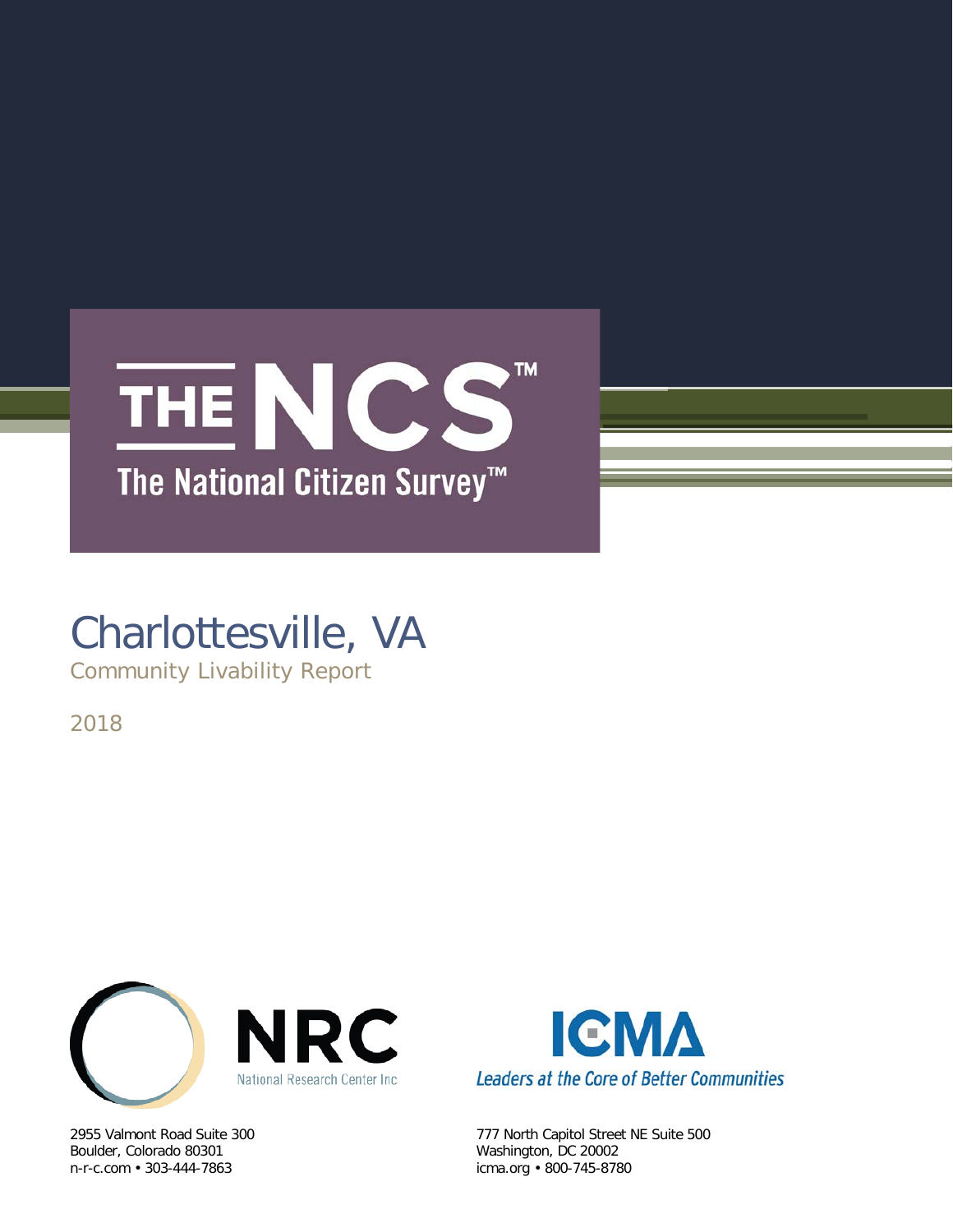# **Contents**



The National Citizen Survey™ © 2001-2018 National Research Center, Inc.

The NCS™ is presented by NRC in collaboration with ICMA.

NRC is a charter member of the AAPOR Transparency Initiative, providing clear disclosure of our sound and ethical survey research practices.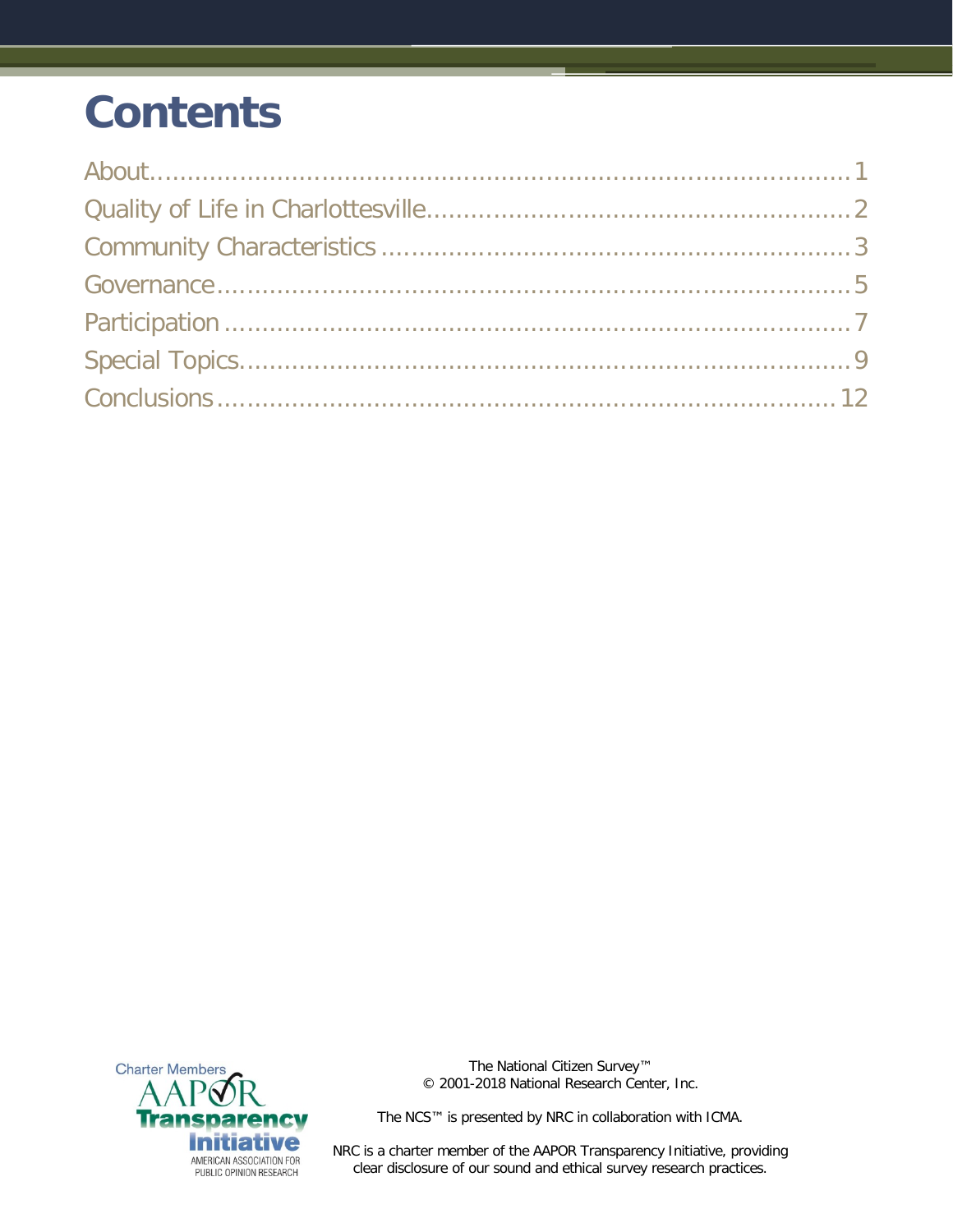# <span id="page-2-0"></span>**About**

The National Citizen Survey™ (The NCS) report is about the "livability" of Charlottesville. The phrase "livable community" is used here to evoke a place that is not simply habitable, but that is desirable. It is not only where people do live, but where they want to live.

Great communities are partnerships of the government, private sector, community-based organizations and residents, all geographically connected. The NCS captures residents' opinions within the three pillars of a community (Community Characteristics, Governance and Participation) across eight central facets of community (Safety, Mobility, Natural Environment, Built Environment, Economy, Recreation and Wellness, Education and Enrichment and Community Engagement).

The Community Livability Report provides the opinions of a representative sample of 414 residents of the City of Charlottesville. The margin of error around any reported percentage is 5% for all respondents. The full description of methods used to garner these opinions can be found in the *Technical Appendices* provided under separate cover.

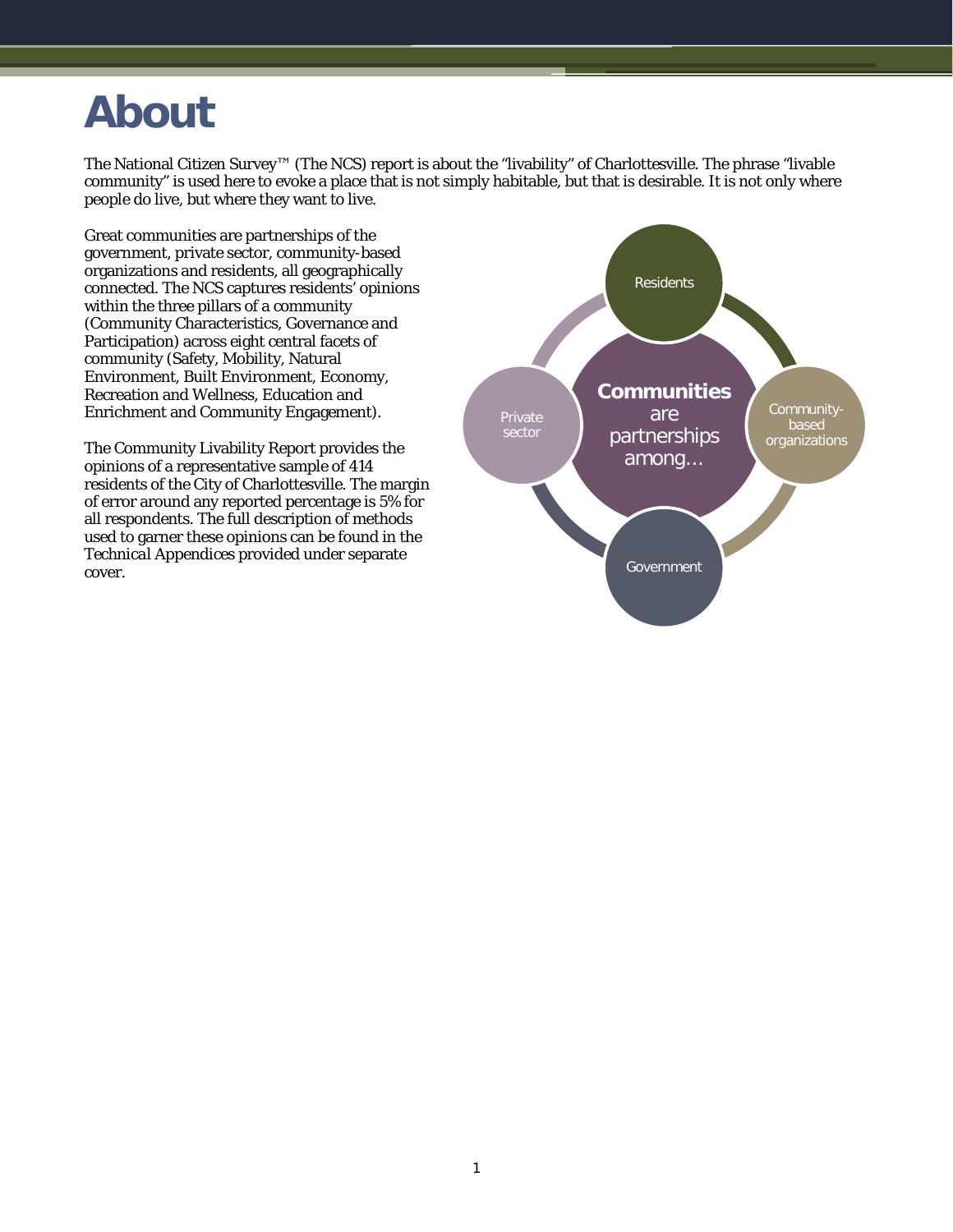# <span id="page-3-0"></span>**Quality of Life in Charlottesville**

Most residents (81%) rated the quality of life in Charlottesville as excellent or good. This was similar to ratings given in other communities across the nation (see Appendix B of the *Technical Appendices* provided under separate cover).

Shown below are the eight facets of community. The color of each community facet summarizes how residents rated it across the three sections of the survey that represent the pillars of a community – Community Characteristics, Governance and Participation. When most



ratings across the three pillars were higher than the benchmark, the color for that facet is the darkest shade; when most ratings were lower than the benchmark, the color is the lightest shade. A mix of ratings (higher and lower than the benchmark) results in a color between the extremes.

In addition to a summary of ratings, the image below includes one or more stars to indicate which community facets were the most important focus areas for the community. Residents identified Safety, Economy and Community Engagement as priorities for the Charlottesville community in the coming two years. Ratings for all facets of community livability were positive and similar to those observed in other communities. This overview of the key aspects of community quality provides a quick summary of where residents see exceptionally strong performance and where performance offers the greatest opportunity for improvement. Linking quality to importance offers community members and leaders a view into the characteristics of the community that matter most and that seem to be working best.

Details that support these findings are contained in the remainder of this Livability Report, starting with the ratings for Community Characteristics, Governance and Participation and ending with results for Charlottesville's unique questions.

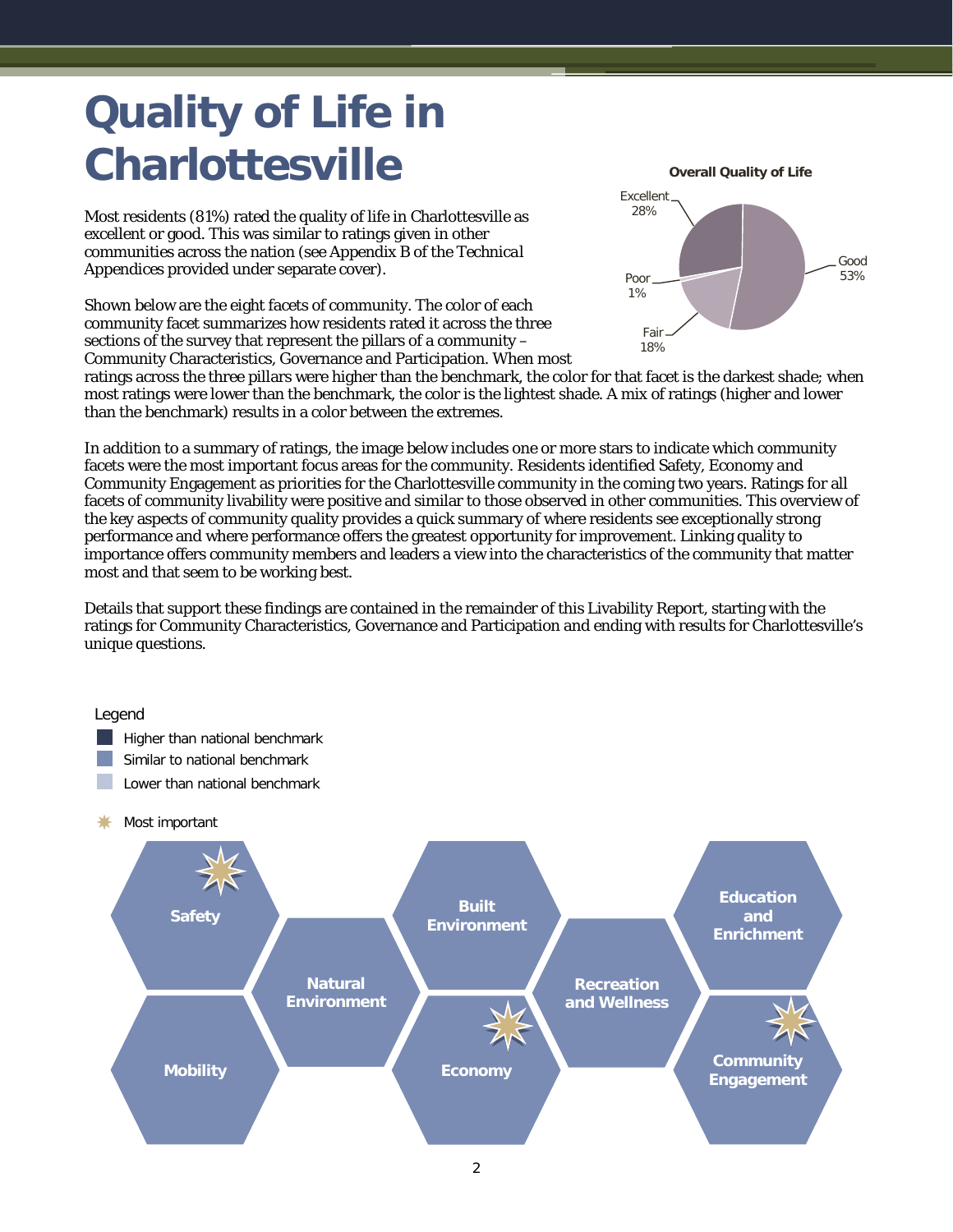# <span id="page-4-0"></span>**Community Characteristics**

### What makes a community livable, attractive and a place where people want to be?

Overall quality of community life represents the natural ambience, services and amenities that make for an attractive community. How residents rate their overall quality of life is an indicator of the overall health of a community. In the case of Charlottesville, 87% rated the city as an excellent or good place to live. Respondents' ratings of Charlottesville as a place to live were similar to ratings in other communities across the nation.

In addition to rating the city as a place to live, respondents rated several aspects of community quality including Charlottesville as a place to raise children and to retire, their neighborhood as a place to live, the overall image or reputation of Charlottesville and its overall appearance. About 8 in 10 residents gave favorable ratings to their neighborhood as a place to live, Charlottesville as a place to raise children and the overall appearance of the city, and these ratings were similar to the national benchmarks. Three-quarters were pleased with Charlottesville as a place to retire, which was a higher rating than seen elsewhere; however, only 6 in 10 residents gave positive marks to the overall image of the city, which was lower than average and decreased 24% since 2016 (for more information on trends see the *Trends over Time* report under separate cover).

Delving deeper into Community Characteristics, survey respondents rated over 40 features of the community within the eight facets of Community Livability. Almost all aspects of Safety, Natural Environment and Recreation and Wellness were rated positively by at least three-quarters of respondents and these ratings were similar to the



national benchmarks except for health and wellness opportunities, which was higher. However, while most Recreation and Wellness ratings were similar to national averages, several health-related aspects declined since 2016.

Resident evaluations of Education and Enrichment and Community Engagement were positive, and many of these aspects (including education and enrichment opportunities, adult educational opportunities and social events and activities, among others) received ratings higher than those given elsewhere. However, only 4 in 10 residents gave favorable marks to the availability of affordable quality child care, which was below average.

Mobility ratings tended to be less positive and a mix of similar to or lower than the national average. While about 6 in 10 residents gave positive ratings to the overall ease of travel, paths and walking trails and ease of walking (which were similar to the benchmarks), about one-third or fewer were pleased with ease of travel by bicycle, traffic flow and public parking (which were lower).

Most Economy-related evaluations tended to be strong, and ratings for Charlottesville's vibrant downtown/commercial area, shopping opportunities, employment opportunities and the city as a place to visit were higher than average. However, ratings for affordability-related items such as cost of living, availability of affordable quality housing and variety of housing options were all lower than average and decreased since 2016.

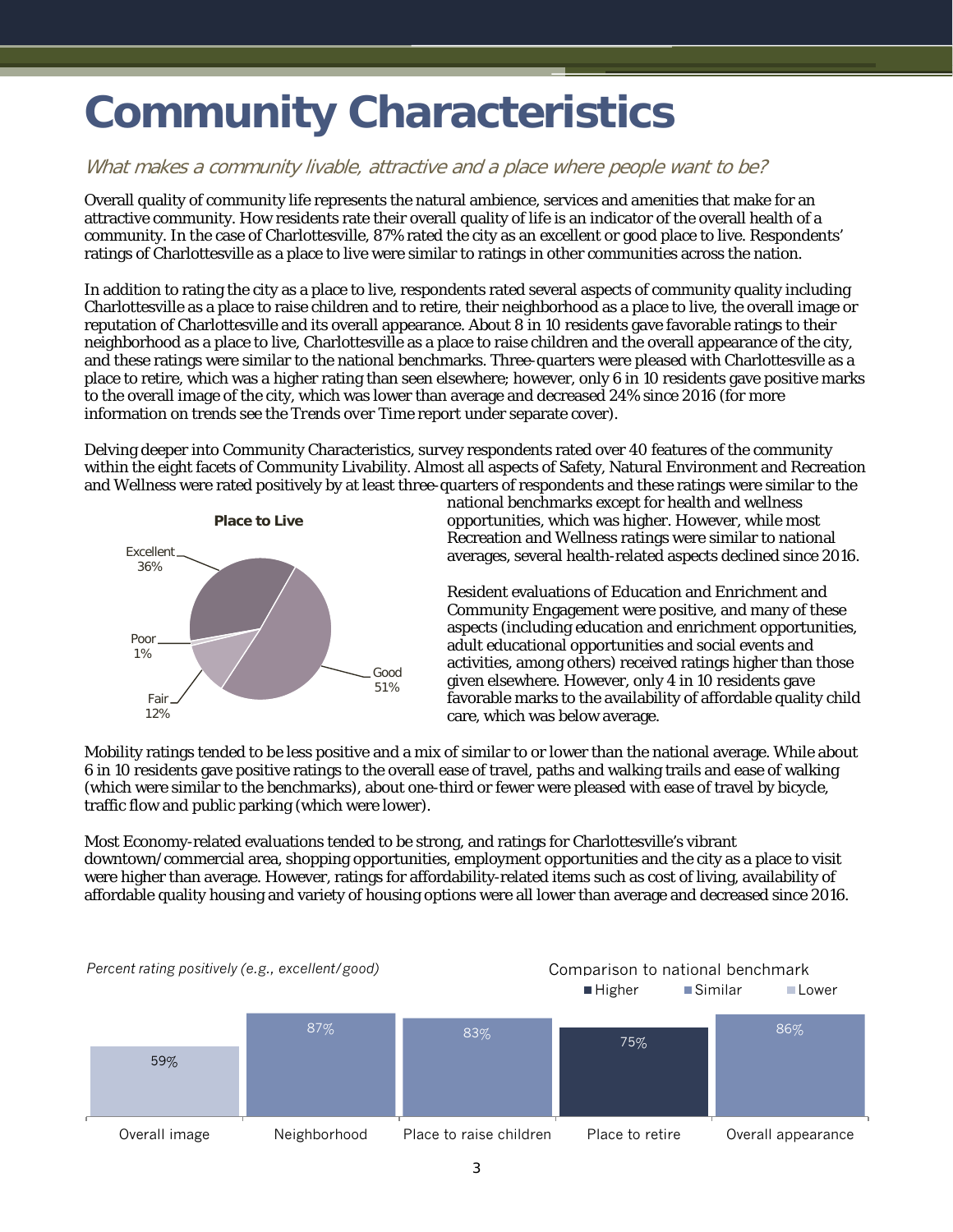#### The National Citizen Survey™

Figure 1: Aspects of Community Characteristics

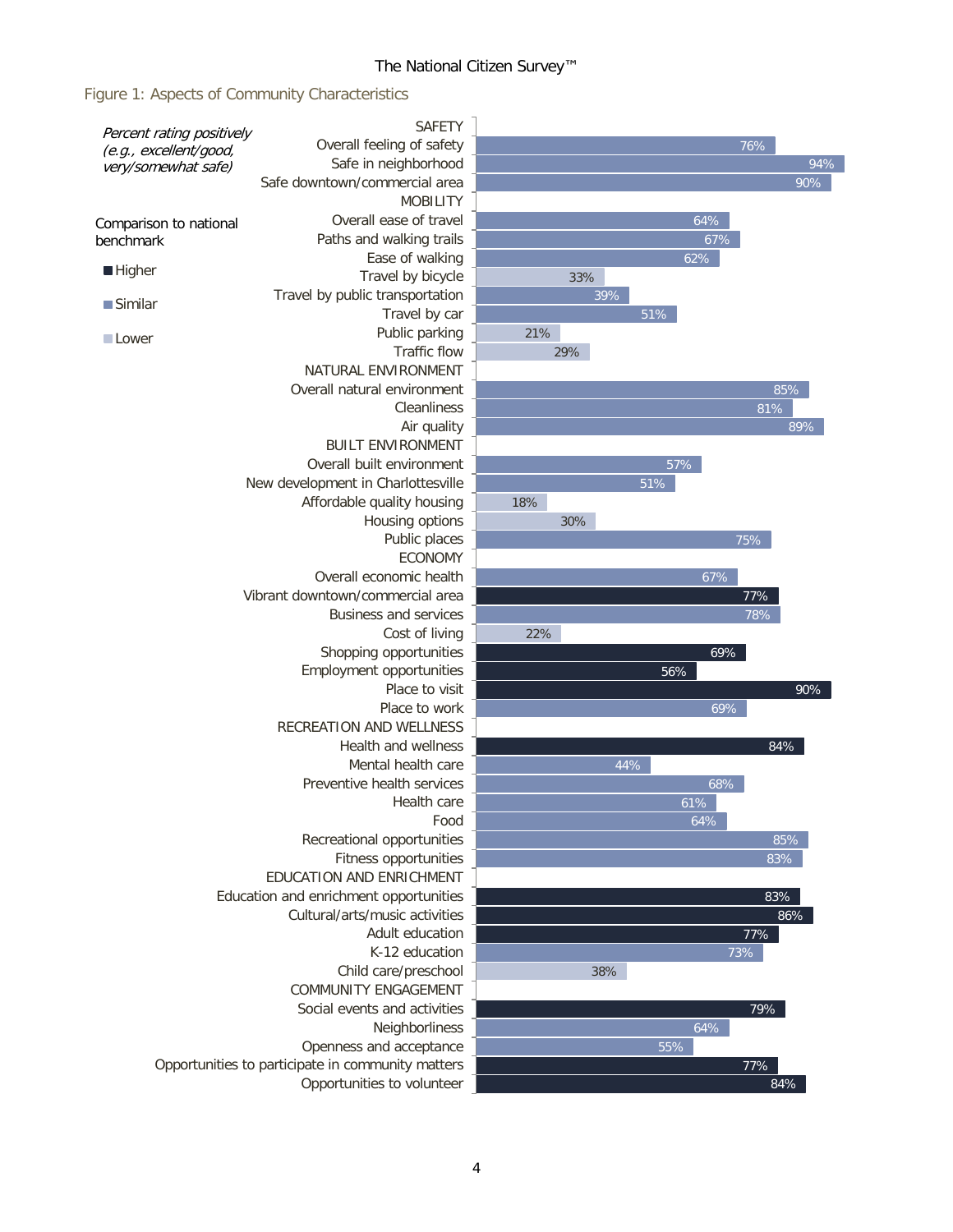## <span id="page-6-0"></span>**Governance**

### How well does the government of Charlottesville meet the needs and expectations of its residents?

The overall quality of the services provided by Charlottesville as well as the manner in which these services are provided is a key component of how residents rate their quality of life. About three-quarters of residents gave positive assessments to the overall quality of City services and 4 in 10 were pleased with the services provided by the Federal Government. Both of these ratings were similar to the national benchmarks.

Survey respondents also rated various aspects of Charlottesville's leadership and governance. About 7 in 10 residents gave favorable marks to the customer service provided by the City and roughly half gave positive ratings to most aspects of government performance, except for the job City government does at treating all residents fairly; this was rated positively by 4 in 10 residents and was lower than ratings given in other communities. It is also noteworthy that ratings for most of these aspects decreased from 2016 to 2018.

Respondents evaluated over 30 individual services and amenities available in Charlottesville. All City services received ratings similar to those given in other communities across the country. Services for which about 8 in 10 residents or more awarded positive ratings included fire and ambulance/EMS services, fire prevention, garbage collection, sewer services, power utility, utility billing, City parks, recreation programs, recreation centers and public libraries. When evaluating trends over time, ratings increased for five City services (including animal

**Overall Quality of City Services**



control and street cleaning) and decreased for seven services (including police, natural areas preservation and several aspects of Built Environment).

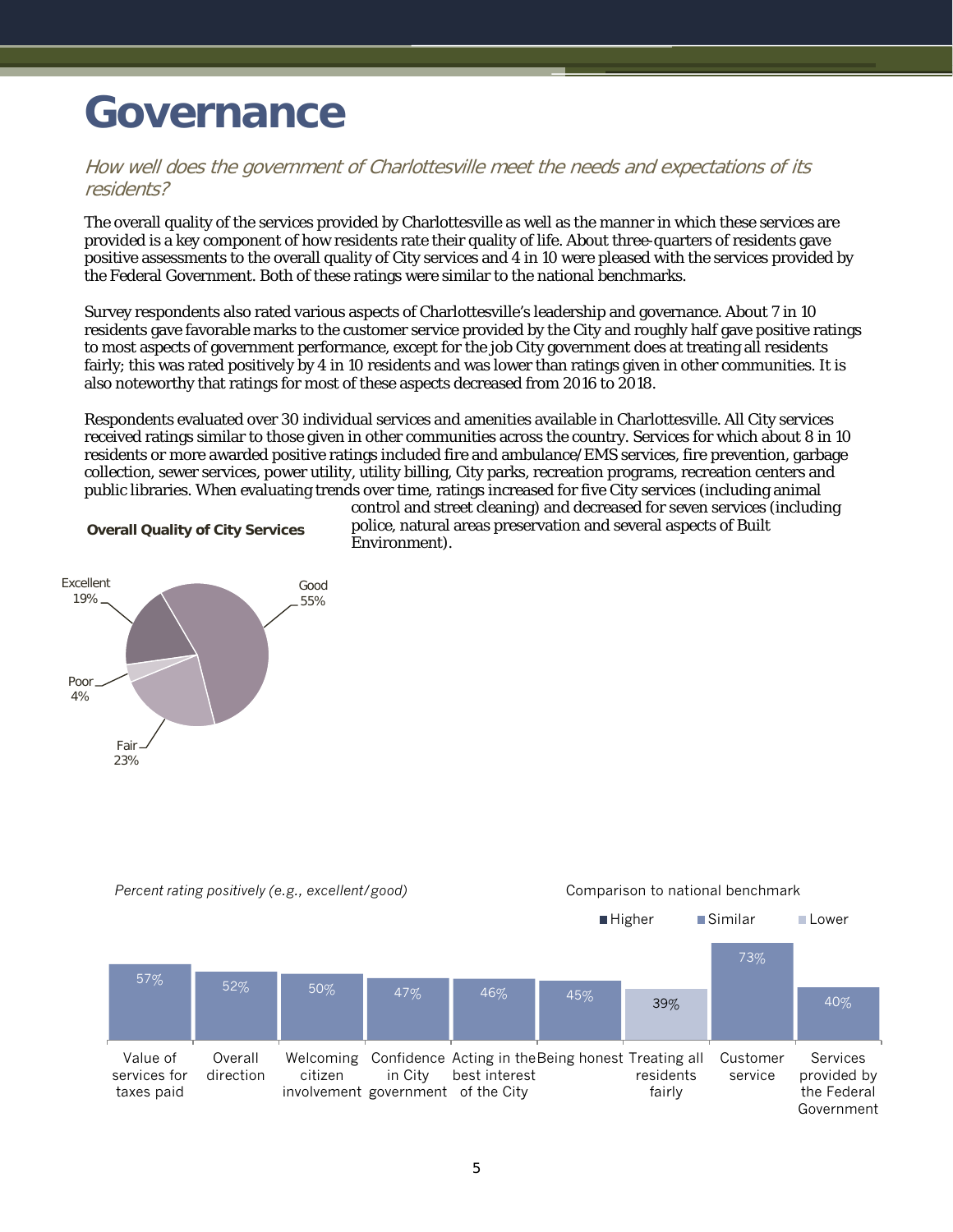#### Figure 2: Aspects of Governance

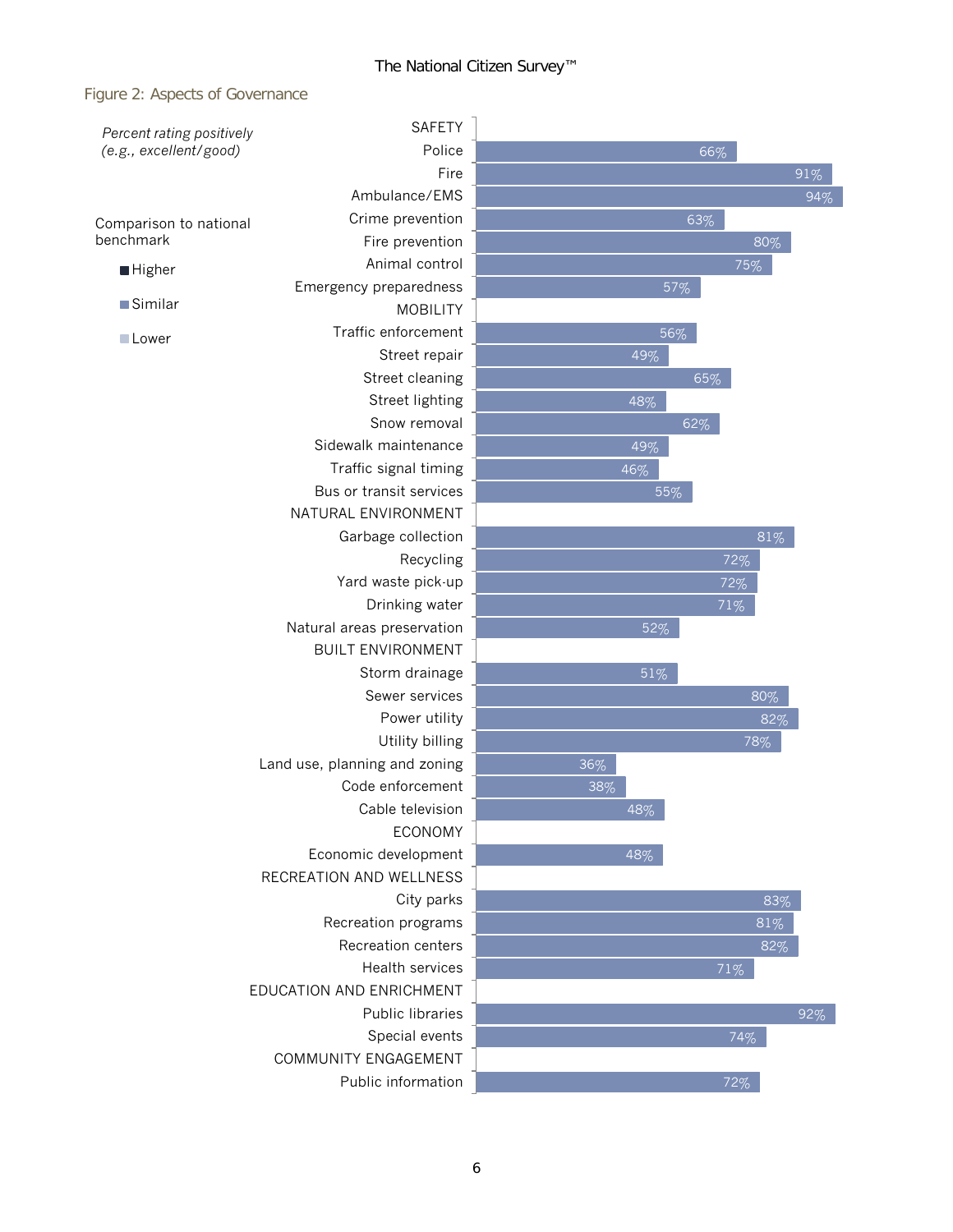# <span id="page-8-0"></span>**Participation**

## Are the residents of Charlottesville connected to the community and each other?

An engaged community harnesses its most valuable resource, its residents. The connections and trust among residents, government, businesses and other organizations help to create a sense of community, a shared sense of membership, belonging and history. About two-thirds of residents positively rated the sense of community in Charlottesville. Eight in 10 respondents would recommend living in Charlottesville to someone who asked (which was similar to the benchmark) and 7 in 10 planned to remain in the city for the next five years (which was lower).

The survey included over 30 activities and behaviors for which respondents indicated how often they participated in or performed each, if at all. Levels of participation varied widely across the different facets, making the benchmark comparisons (as well as comparisons to Charlottesville over time) useful for understanding the results. Charlottesville residents generally participated in activities at similar rates when compared to those living in other communities. Survey respondents in the city were more likely than those who lived elsewhere to have stocked supplies for an emergency, used public transportation or walked or biked instead of driving, volunteered or watched a local public meeting. They were also more likely than others to work in the community. However, Charlottesville residents were less likely than those living in other communities to have talked to or visited with their neighbors.



When compared to 2016, residents in 2018 were more likely to have stocked supplies for an emergency, attended or watched a local public meeting or read or watched local news, but less likely to have participated in a club or interacted with their neighbors.

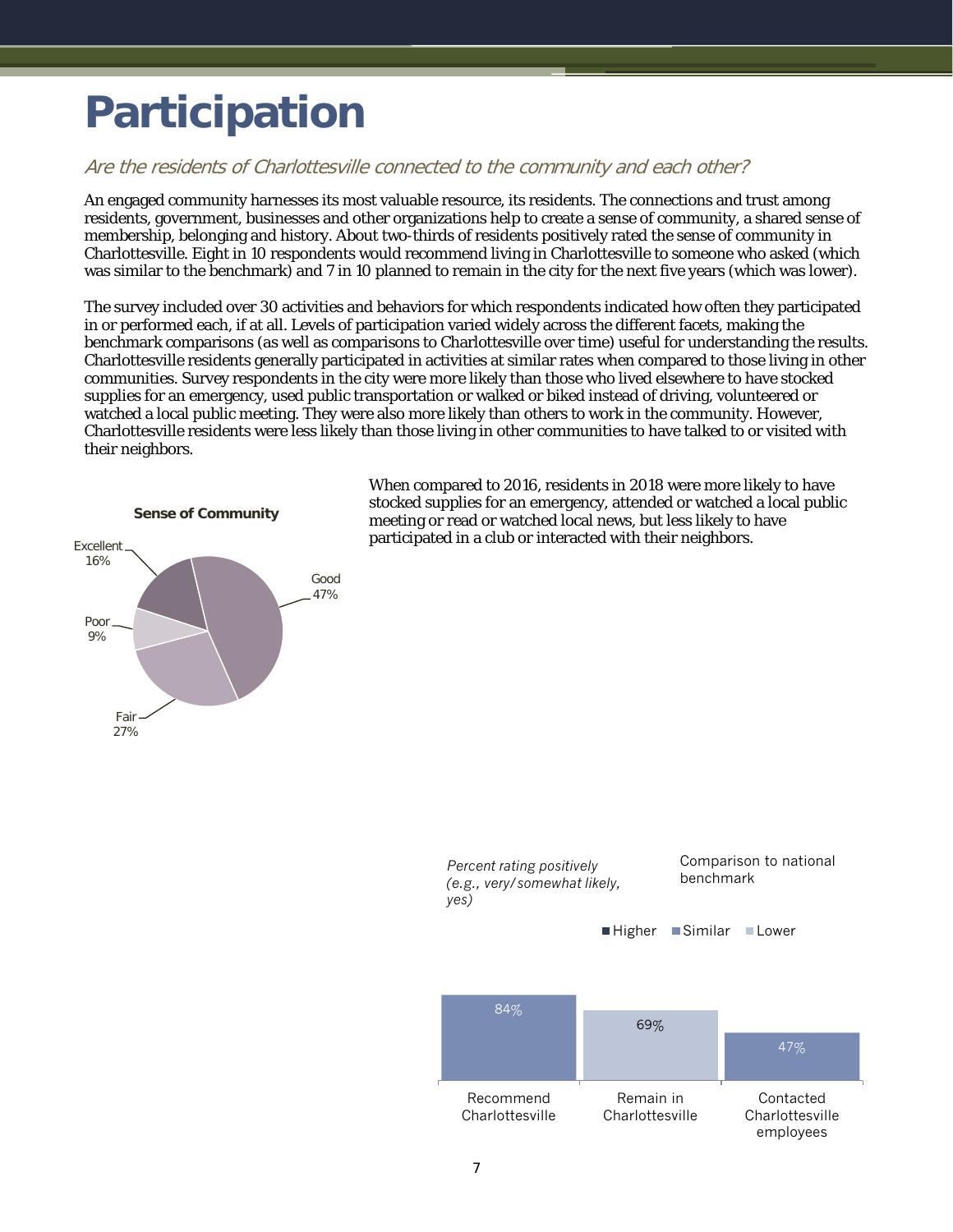### Figure 3: Aspects of Participation

| Percent rating positively                                   |  |                                                        | <b>SAFETY</b>   |     |        |  |  |
|-------------------------------------------------------------|--|--------------------------------------------------------|-----------------|-----|--------|--|--|
| (e.g., yes, more than<br>once a month,<br>always/sometimes) |  | Stocked supplies for an emergency                      |                 |     | 51%    |  |  |
|                                                             |  | Did NOT report a crime                                 |                 |     |        |  |  |
|                                                             |  | Was NOT the victim of a crime                          |                 |     |        |  |  |
| Comparison to national<br>benchmark                         |  |                                                        | <b>MOBILITY</b> |     |        |  |  |
|                                                             |  | Used public transportation instead of driving          |                 | 45% |        |  |  |
| ■ Higher                                                    |  | Carpooled instead of driving alone                     |                 |     | 50%    |  |  |
| $\blacksquare$ Similar                                      |  | Walked or biked instead of driving                     |                 |     |        |  |  |
| <b>Lower</b>                                                |  | NATURAL ENVIRONMENT                                    |                 |     |        |  |  |
|                                                             |  | Conserved water                                        |                 |     |        |  |  |
|                                                             |  | Made home more energy efficient                        |                 |     |        |  |  |
|                                                             |  | Recycled at home                                       |                 |     |        |  |  |
|                                                             |  | <b>BUILT ENVIRONMENT</b>                               |                 |     |        |  |  |
|                                                             |  | Did NOT observe a code violation                       |                 |     | 54%    |  |  |
|                                                             |  | NOT under housing cost stress                          |                 |     | 63     |  |  |
|                                                             |  |                                                        | <b>ECONOMY</b>  |     |        |  |  |
|                                                             |  | Purchased goods or services in Charlottesville         |                 |     |        |  |  |
|                                                             |  | Economy will have positive impact on income            |                 | 24% |        |  |  |
|                                                             |  | Work in Charlottesville                                |                 |     |        |  |  |
|                                                             |  | RECREATION AND WELLNESS                                |                 |     |        |  |  |
|                                                             |  | Used Charlottesville recreation centers                |                 |     | 58%    |  |  |
|                                                             |  | Visited a City park                                    |                 |     |        |  |  |
|                                                             |  | Ate 5 portions of fruits and vegetables                |                 |     |        |  |  |
|                                                             |  | Participated in moderate or vigorous physical activity |                 |     |        |  |  |
|                                                             |  | In very good to excellent health                       |                 |     |        |  |  |
|                                                             |  | <b>EDUCATION AND ENRICHMENT</b>                        |                 |     |        |  |  |
|                                                             |  | Used Charlottesville public libraries                  |                 |     | 59%    |  |  |
|                                                             |  | Attended a City-sponsored event                        |                 |     | 64     |  |  |
|                                                             |  | COMMUNITY ENGAGEMENT                                   |                 |     |        |  |  |
|                                                             |  | Campaigned for an issue, cause or candidate            |                 | 33% |        |  |  |
|                                                             |  | Contacted Charlottesville elected officials            |                 | 22% |        |  |  |
|                                                             |  | Volunteered                                            |                 |     | 55%    |  |  |
|                                                             |  | Participated in a club                                 |                 |     | $35\%$ |  |  |
|                                                             |  | Talked to or visited with neighbors                    |                 |     |        |  |  |
|                                                             |  | Done a favor for a neighbor                            |                 |     |        |  |  |
|                                                             |  | Attended a local public meeting                        |                 | 29% |        |  |  |
|                                                             |  | Watched a local public meeting                         |                 |     | 41%    |  |  |
|                                                             |  | Read or watched local news                             |                 |     |        |  |  |
|                                                             |  | Voted in local elections                               |                 |     |        |  |  |
|                                                             |  |                                                        |                 |     |        |  |  |

72%

63%

70%

71%

88%

97%

83%  $84%$ 

84%

76%

72%

80%

64%

 $81%$ 

79%

78%

89%

89%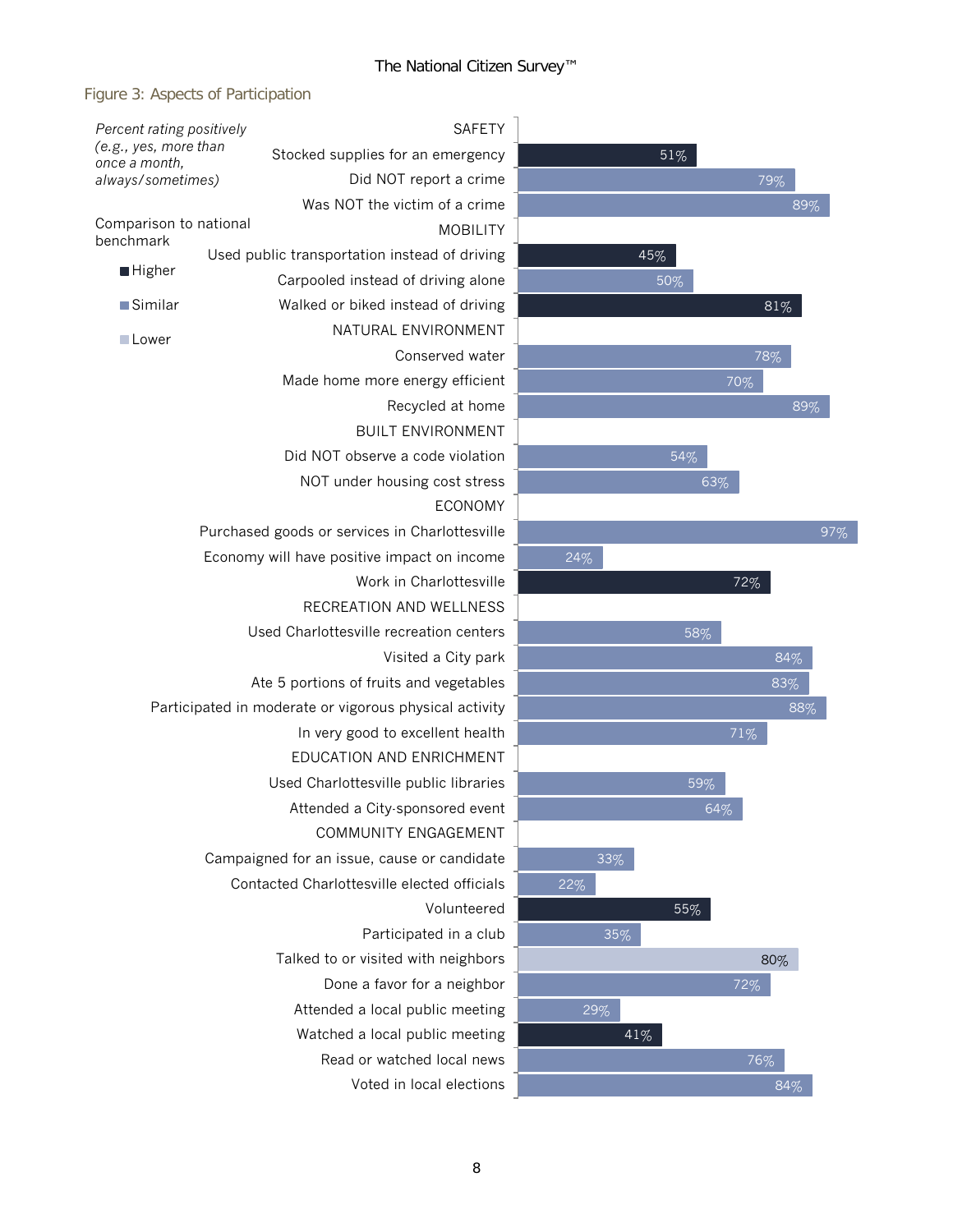# <span id="page-10-0"></span>**Special Topics**

The City of Charlottesville included three questions of special interest on The NCS related to City priorities and the City's progress towards those priorities. Survey participants first prioritized a number of potential goals for the City and then indicated how well the City is doing at meeting each goal. Three-quarters of residents thought it was a high priority to prepare students for academic and vocational success while two-thirds considered it a high priority to increase affordable housing options. About 6 in 10 residents thought that being responsible stewards of natural resources, intentionally addressing issues of race and equity and preparing residents for the workforce should be high priorities for the City. Respondents were least likely to rate reducing adverse impacts from injury, illness or disease and promoting tourism as high priorities for the City; only about 3 in 10 residents did so.

#### Figure 4: City Priorities

For each of the following, please indicate how much of a priority, if at all, each area should be to the City.

| High priority                                                                                    |     | Moderate priority | Low priority |     |     | Not a priority |    |     |     |  |    |  |
|--------------------------------------------------------------------------------------------------|-----|-------------------|--------------|-----|-----|----------------|----|-----|-----|--|----|--|
| Prepare students for academic and vocational success                                             |     | 73%               |              |     | 23% | 19             |    | 3%  |     |  |    |  |
| Increase affordable housing options                                                              | 65% |                   |              | 26% |     | 6%             |    | 3%  |     |  |    |  |
| Be responsible stewards of natural resources                                                     |     | 59%               |              |     |     | 9%             |    | 3%  |     |  |    |  |
| Intentionally address issues of race and equity                                                  |     | 57%               |              |     |     | 9% 6%          |    |     |     |  |    |  |
| Prepare residents for the workforce                                                              |     | 55%               |              |     |     | 7%3%           |    |     |     |  |    |  |
| Meet the safety needs of victims and reduce the risk of re-<br>occurrence/re-victimization       |     | 48%               |              | 37% |     | 12% 3%         |    |     |     |  |    |  |
| Provide reliable and high quality infrastructure                                                 |     | 47%               |              | 38% |     | 13%            |    | 1%  |     |  |    |  |
| Enhance financial health of residents                                                            |     | 45%               |              | 36% |     | 13%            | 6% |     |     |  |    |  |
| Engage in robust and context sensitive urban planning and<br>implementation                      | 44% |                   |              | 39% |     | 15%            |    | 2%  |     |  |    |  |
| Attract and cultivate a variety of businesses                                                    | 42% |                   |              | 41% |     | 12%            | 5% |     |     |  |    |  |
| Provide a variety of transportation and mobility options                                         | 41% |                   | 44%          |     |     | 13%            |    | 2%  |     |  |    |  |
| Improve community health and safety outcomes by<br>connecting residents with effective resources | 40% |                   | 45%          |     |     | 11% 4%         |    |     |     |  |    |  |
| Foster effective community engagement                                                            | 40% |                   | 40%          |     |     | 15%            | 4% |     |     |  |    |  |
| Reduce the occurrence of crime, traffic violations and<br>accidents in the community             | 39% |                   | 34%          |     |     |                |    |     | 23% |  | 4% |  |
| Grow and retain viable businesses                                                                | 38% |                   | 43%          |     |     |                |    | 14% | 5%  |  |    |  |
| Protect historic and cultural resources                                                          | 36% | 40%               |              |     |     | 18%            | 6% |     |     |  |    |  |
| Provide responsive customer service                                                              | 35% |                   |              | 44% |     | 17%            | 4% |     |     |  |    |  |
| Integrate effective business practices and strong fiscal<br>policies                             | 33% |                   | 42%          |     | 19% |                | 5% |     |     |  |    |  |
| Reduce adverse impact from sudden injury and illness and<br>the effects of chronic disease       | 30% |                   | 34%<br>25%   |     |     | 11%            |    |     |     |  |    |  |
| Promote tourism through effective marketing                                                      | 27% | 37%               |              | 27% |     |                | 9% |     |     |  |    |  |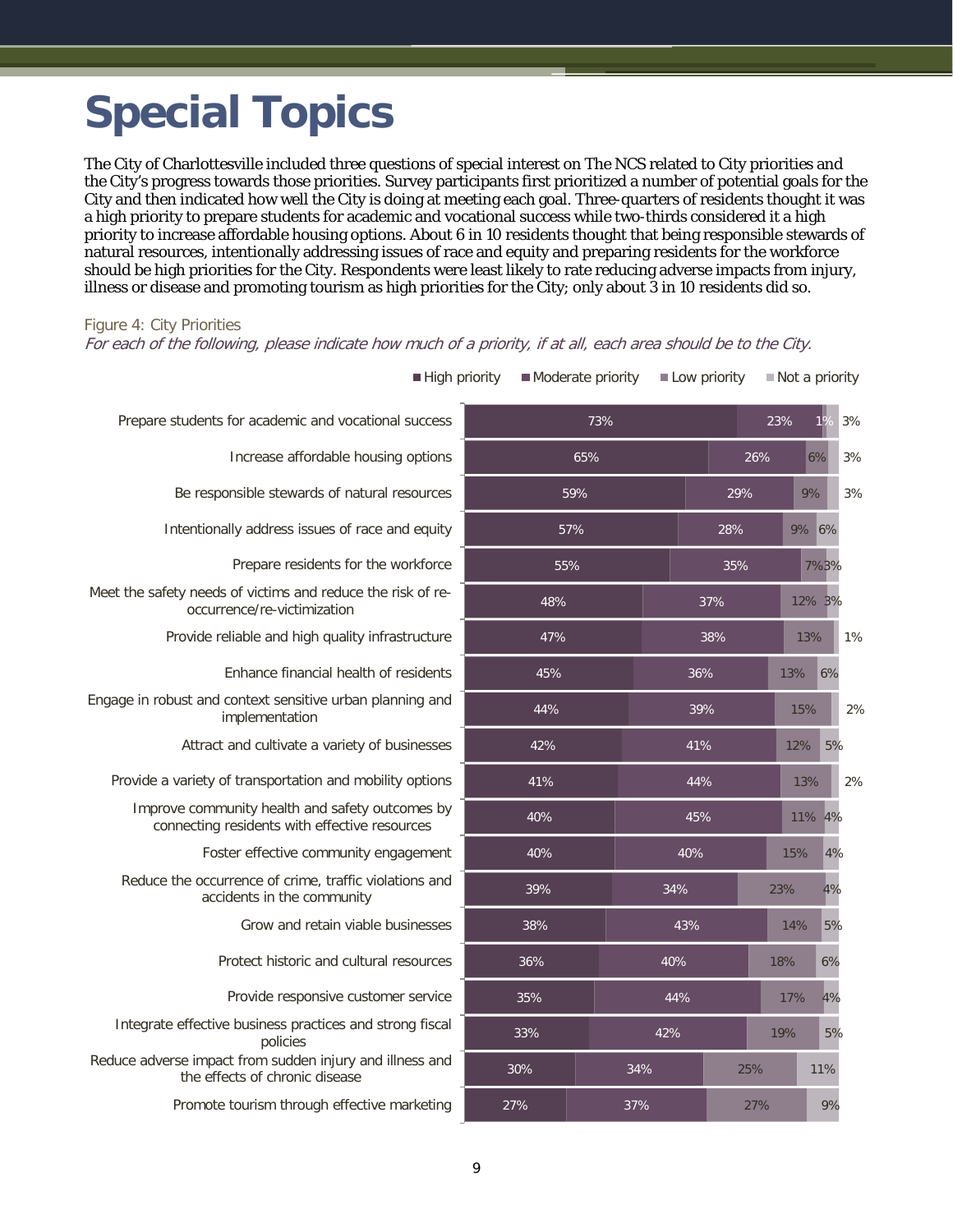#### The National Citizen Survey™

Thinking about the progress the City has made toward meeting the various priorities, residents were most likely to think that the City had made progress toward preparing students for academic and vocational success; 8 in 10 thought the City had made significant or some progress toward meeting this priority. Between half and two-thirds of residents felt the City had made progress toward most of the other listed areas. Less than half of respondents thought there had been significant or some progress made toward reducing adverse impacts from injury, illness and disease, engaging in robust urban planning and implementation, enhancing the financial health of residents or increasing affordable housing options.

#### Figure 5: Progress toward City Priorities

For each of the following, please indicate to what extent, if at all, you believe the City is making progress towards meeting each area.

| Prepare students for academic and vocational success                                             | 13% | 66% |  |  |
|--------------------------------------------------------------------------------------------------|-----|-----|--|--|
| Attract and cultivate a variety of businesses                                                    | 16% | 52% |  |  |
| Promote tourism through effective marketing                                                      | 17% | 51% |  |  |
| Prepare residents for the workforce                                                              | 6%  | 62% |  |  |
| Provide responsive customer service                                                              | 9%  | 57% |  |  |
| Reduce the occurrence of crime, traffic violations and<br>accidents in the community             | 8%  | 57% |  |  |
| Grow and retain viable businesses                                                                | 14% | 50% |  |  |
| Protect historic and cultural resources                                                          | 9%  | 51% |  |  |
| Improve community health and safety outcomes by<br>connecting residents with effective resources | 9%  | 52% |  |  |
| Be responsible stewards of natural resources                                                     | 8%  | 50% |  |  |
| Provide reliable and high quality infrastructure                                                 | 12% | 46% |  |  |
| Integrate effective business practices and strong fiscal<br>policies                             | 6%  | 52% |  |  |
| Provide a variety of transportation and mobility options                                         | 13% | 44% |  |  |
| Intentionally address issues of race and equity                                                  | 11% | 47% |  |  |
| Foster effective community engagement                                                            | 7%  | 48% |  |  |
| Meet the safety needs of victims and reduce the risk of<br>re-occurrence/re-victimization        | 6%  | 48% |  |  |
| Reduce adverse impact from sudden injury and illness<br>and the effects of chronic disease       | 6%  | 40% |  |  |
| Engage in robust and context sensitive urban planning<br>and implementation                      | 6%  | 38% |  |  |
| Enhance financial health of residents                                                            | 6%  | 33% |  |  |
| Increase affordable housing options                                                              | 3%  | 34% |  |  |
|                                                                                                  |     |     |  |  |

 $\blacksquare$  Significant progress  $\blacksquare$  Some progress  $\blacksquare$  Little progress  $\blacksquare$  No progress

43%

48%

44%

39%

37%

20%

13%

12%

9%

11%

11%

17%

8%

13%

9%

12%

12%

7%

10%

7%

4%

10%

8%

3%

15%

34%

31%

35%

33%

28%

27%

28%

25%

28%

22%

23%

18%

28%

29%

26%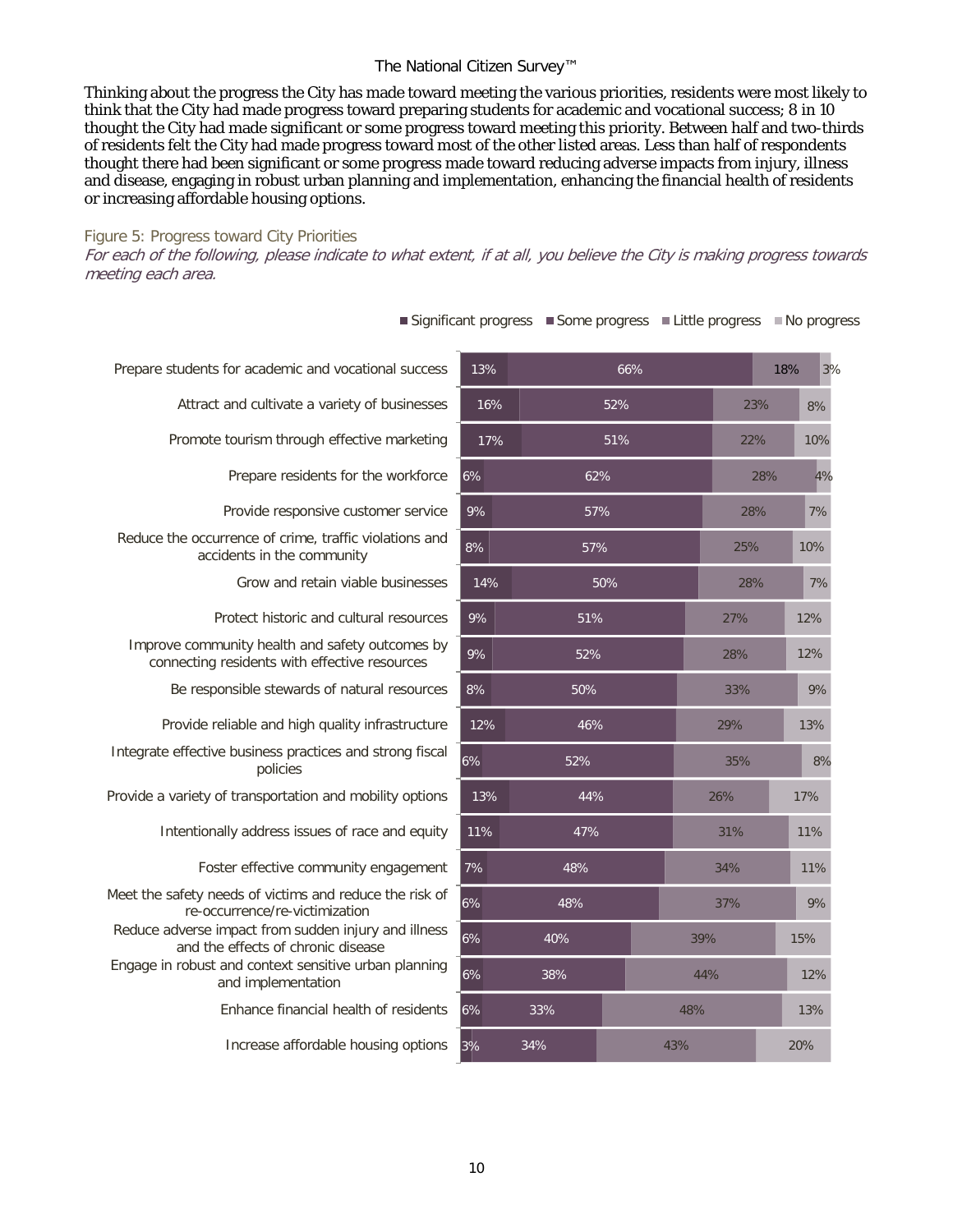#### The National Citizen Survey™

#### More than 8 in 10 residents thought that addressing racial equity gaps in jobs, health and housing should be a high or moderate priority; only 6% thought this should be a low priority and 8% thought it was not a priority.

Figure 6: Priority of Addressing Racial Equity How much of a priority, if at all, do you think it should it be for local government to address racial equity gaps in jobs, health, and housing?



Slightly more than half of Charlottesville residents thought that the City had made significant or some progress toward addressing racial equity gaps in jobs, health and housing; 4 in 10 thought the City had made little progress, while 1 in 10 thought the City had made no progress.

Figure 7: Progress toward Addressing Racial Equity

To what extent, if any, do you believe the City is making progress towards addressing racial equity gaps in jobs, health, and housing?